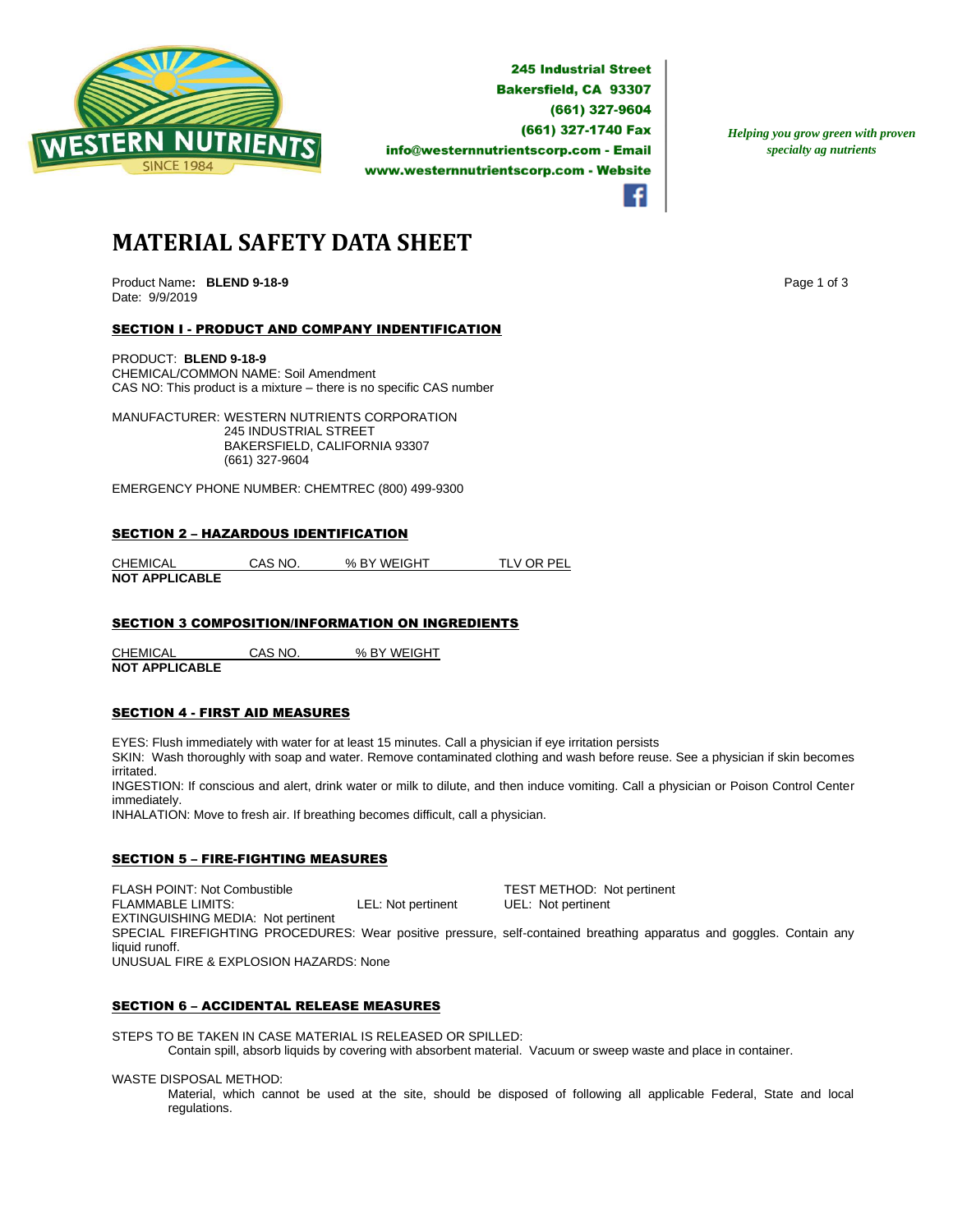

**245 Industrial Street Bakersfield, CA 93307** (661) 327-9604 (661) 327-1740 Fax info@westernnutrientscorp.com - Email www.westernnutrientscorp.com - Website

*Helping you grow green with proven specialty ag nutrients*

Product Name: **BLEND 9-18-9 Page 2 of 3 Page 2 of 3** Date: 9/9/2019

# **SECTION 7 - HANDLING AND STORAGE**

Store in cool dry area away from children, food, and feed products Protect from freezing Avoid contamination and spills Avoid contact with eyes, skin, and clothing Avoid inhalation Wash hands thoroughly before eating or smoking

## SECTION 8 – EXPOSURE CONTROLS/PERSONAL PROTECTION

EYES: Chemical dust / splash goggles or full-face shield to prevent eye contact. As a general rule, do not wear contact lenses when handling.

SKIN: Impervious gloves and clothes.

RESPIRATORY: Not normally needed. If use generates an aerosol mist or respiratory irritation, use NIOSH-approved dust/mist respirator

VENTILATION: Recommended but no TLV established

OTHER PROTECTIVE EQUIPMENT: Wear clothing consistent for handling and applying fertilizer

### SECTION 9 – PHYSICAL AND CHEMICAL PROPERTIES

APPEARANCE: LIGHT GREEN LIQUID ODOR: NO ODOR VAPOR PRESSURE: N/A PH: 8.3 VAPOR DENSITY (AIR= 1) : <1.0<br>
WATER SOLUBILITY: Complete, Miscible  $\begin{array}{ccc}\n & \text{WAVOLATIVE: WAP} \\
 & \text{VAVAPORATION RATE: Same as water}\n\end{array}$ WATER SOLUBILITY: Complete, Miscible

SPECIFIC GRAVITY: 1.275

**HAZARD RATING:** HEALTH: 1 REACTIVITY: 0 FLAMMABILITY: 0 [0=Insignificant 1=Slight 2=Moderate 3=High 4=Extreme]

## **SECTION 10 - STABILITY AND REACTIVITY**

STABILITY: Stable CONDITIONS TO AVOID: N/A<br>INCOMPATIBILITY: None CONDITIONS DECOMPOSITIC HAZARDOUS POLYMERIZATION: Will not occur CONDITIONS TO AVOID: None known .

HAZARDOUS DECOMPOSITION PRODUCTS: Not known

#### SECTION 11 – TOXICOLOGICAL INFORMATION

NO DATA AVAILABLE

### SECTION 12 – ECOLOGICAL INFORMATION

No data available – non-toxic, no adverse effects